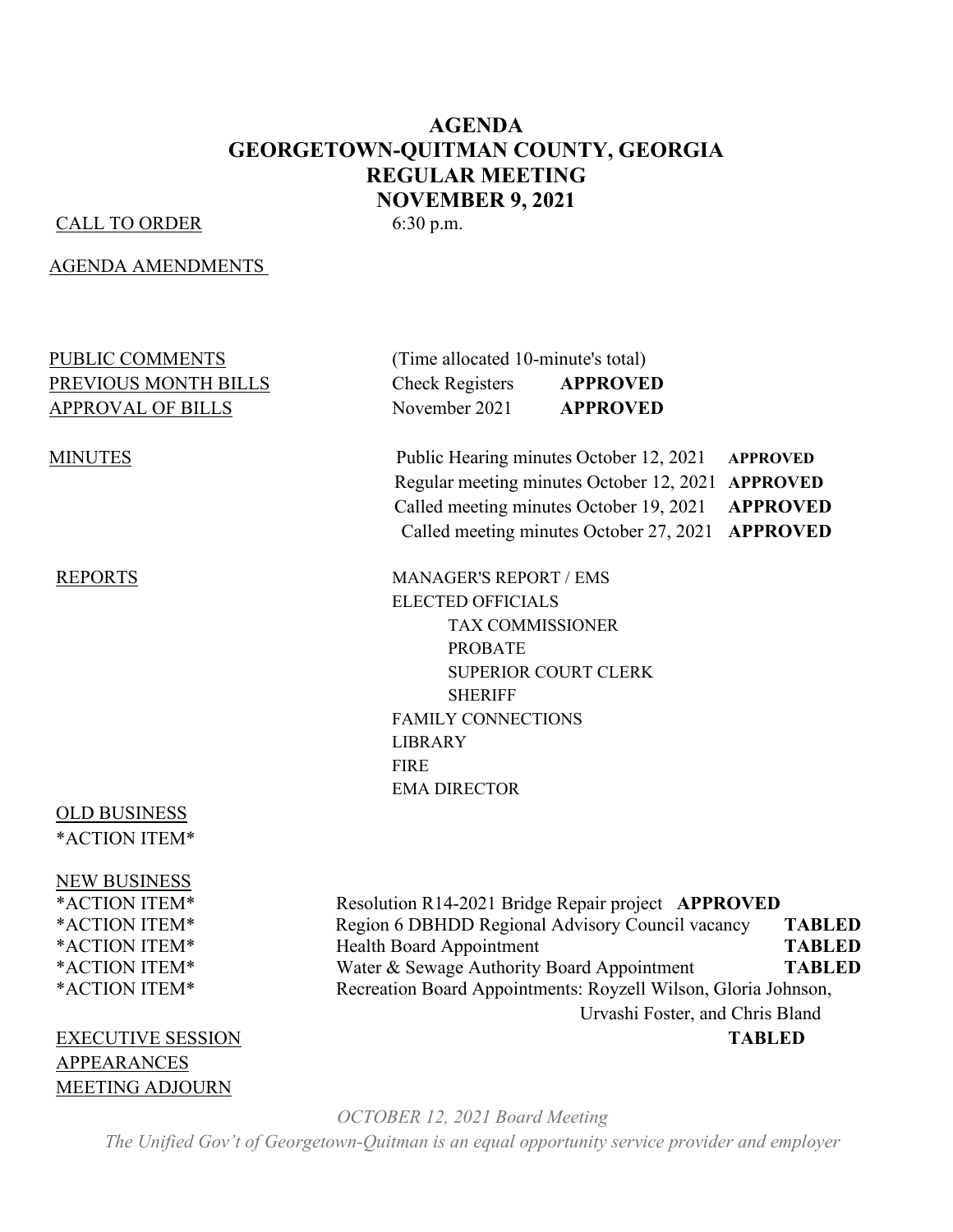## **GEORGETOWN-QUITMAN COUNTY COMMISSION PUBLIC HEARING MINUTES October 12, 2021 6:00 PM**

**CALLED TO ORDER** The public hearing was called to order at 6:04 p.m. with prayer followed by the pledge. Members present were Commissioners: Lewis, Blackmon, Hayes, Kinsey, and Bussey. Financial Officer Teri Odom, County Clerk Carolyn Wilson, and County Manager Jason Weeks.

**PUBLIC HEARING-** Vice Chairman Blackmon opened the public hearing for Lakeside Package store for Mohammad Hossain. No one attended the Public hearing.

### **MEETING ADJOURN-**

Motion to adjourn at 6:30 p.m.

| Carvel Lewis, Chairman              | Danny Blackmon, Vice Chairman       |
|-------------------------------------|-------------------------------------|
| Willie H. Bussey, Jr., Commissioner | David Kinsey, Commissioner          |
| Jim Hayes, Commissioner             | Attest: Jason Weeks, County Manager |

\_\_\_\_\_\_\_\_\_\_\_\_\_\_\_\_\_\_\_\_\_\_\_\_\_\_\_\_\_\_\_\_\_\_\_ \_\_\_\_\_\_\_\_\_\_\_\_\_\_\_\_\_\_\_\_\_\_\_\_\_\_\_\_\_\_\_\_\_\_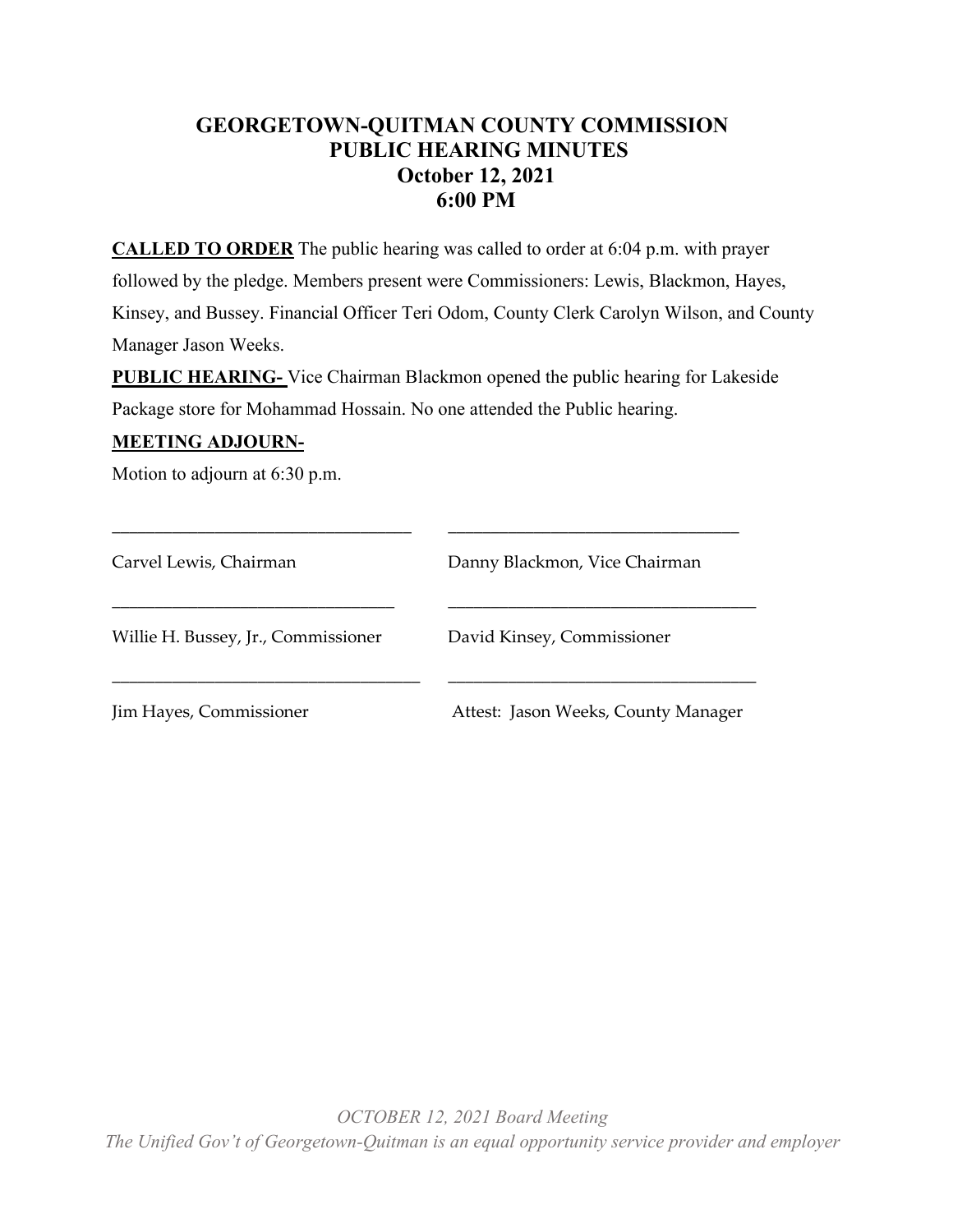## **GEORGETOWN-QUITMAN COUNTY COMMISSION REGULAR MEETING MINUTES OCTOBER 12, 2021 6:30 p.m.**

## **CALLED TO ORDER**

The meeting was called to order at 6:37 p.m. with a prayer followed by the pledge. Members present were Commissioners: Lewis, Blackmon, Hayes, Kinsey and Bussey. County Attorney Tracy Cary, Financial Officer Teri Odom, County Clerk Carolyn Wilson, and County Manager Jason Weeks.

## **AGENDA AMENDMENTS**

Chairman Lewis asked for a motion to accept the agenda as presented. **Motion made by Kinsey to accept the agenda as presented. Second by Hayes**. Voting Yes- Bussey, Kinsey, Hayes, Blackmon, and Lewis.

**PUBLIC COMMENTS-** There were no public comments.

## **PREVIOUS MONTH CHECK REGISTER**

**Motion made by Blackmon to approve the previous month's check register. Second by Bussey.** Voting Yes- Bussey, Kinsey, Hayes, Blackmon, and Lewis.

## **APPROVAL OF BILLS**

**Motion made by Kinsey to approve the bills as presented. Second by Hayes.** Voting Yes-Bussey, Kinsey, Hayes, Blackmon, and Lewis.

## **MINUTES**

September 14, 2021, Regular meeting minutes- **Motion made by Hayes to approve the regular meeting minutes. Second by Kinsey.** Voting Yes- Bussey, Kinsey, Hayes, Blackmon, and Lewis.

**MANAGER'S REPORT-**Weeks was present and gave his report on EMS for the month of September.

**GRADY EMS-** Weeks stated that Grady EMS sent over a new contract and as he was reviewing it, he found several errors. As soon as he gets a corrected copy, he will present it to the Board of Commissioners.

#### *OCTOBER 12, 2021 Board Meeting*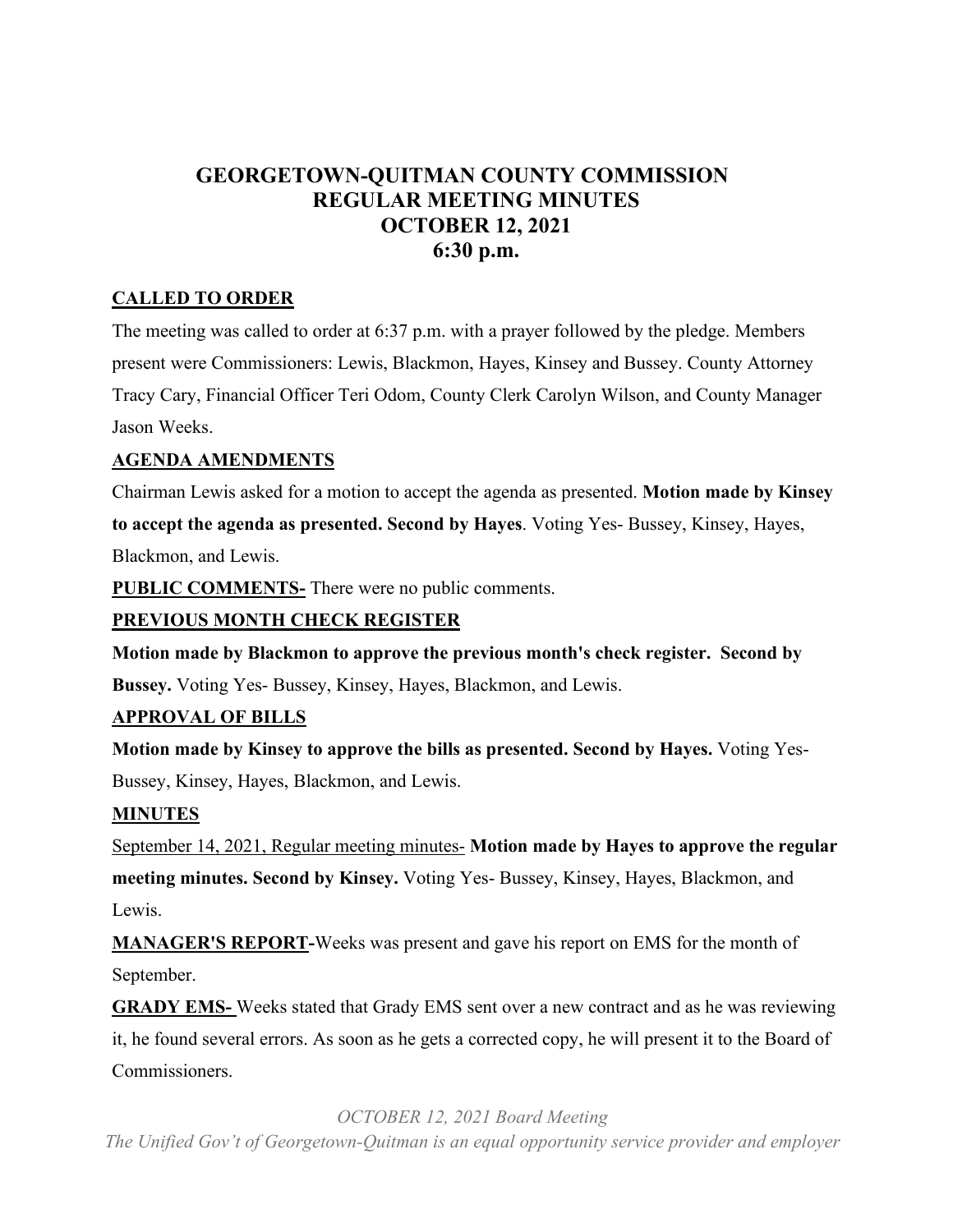**LMIG-** Weeks explained that there was a bid opening last week here for the bridge projects and there was only 1 bid turned in. Tim Simpson from Barrett and Simpson Engineering reviewed the bid. The bid came in at \$432,000.00 and according to Tim Simpson that would be in line with today's current prices and economy. Weeks stated the we have a couple of options with the bridge projects. One option is to push the project out until the first part of 2022 and we can add our 2022 LMIG funds with our 2021 LMIG funds and use around \$70,000.00 dollars from TSPLOST or we could use our 2021 LMIG funds that we currently have and get the difference that we need from TSPLOST. Chairman Lewis suggested that they should schedule a work session in the next week or two to discuss this some more and that would also give him a chance to speak with the state planning director with GDOT.

Weeks reported to the Board of Commissioners that we had a tractor stolen off of Lower Lumpkin Rd.

Weeks asked the Commissioners to set a date and time for Trunk or Treat. Trunk or Treat will be held on October 29, 2021 from 5 p.m.- 7 p.m.

## **Tax Commissioner Report-**

**Probate Report-** Probate Judge Self started by saying that we have had a few good months of collections. Judge Self explained that we use a company called Criminal Justice Technologies "CJT" to keep up with all citations written. This company has never had a collection agency in the past. CJT's parent company started a collection agency. He explained that this company sent out letters in September and we started receiving money in October for old citations that have not been paid. There is a 40% surcharge that is paid to this company for the collection but that is paid by the person that the citation was written to. Judge Self went onto to let everyone know that we have a very important election going on right now. This election is to vote for or against the continuation of the ESPLOST tax.

## **SUPERIOR CLERK OF COURT-**

## **SHERIFF REPORT-**

**FAMILY CONNECTIONS-** Ms. Sara Lee Crumbs was present at the meeting to remind everyone about the Appreciation/Community Day on October 23, 2021 at the Community Center from 10 a.m.-1 p.m. There will be free food and school supplies. Mask will be required inside

*OCTOBER 12, 2021 Board Meeting*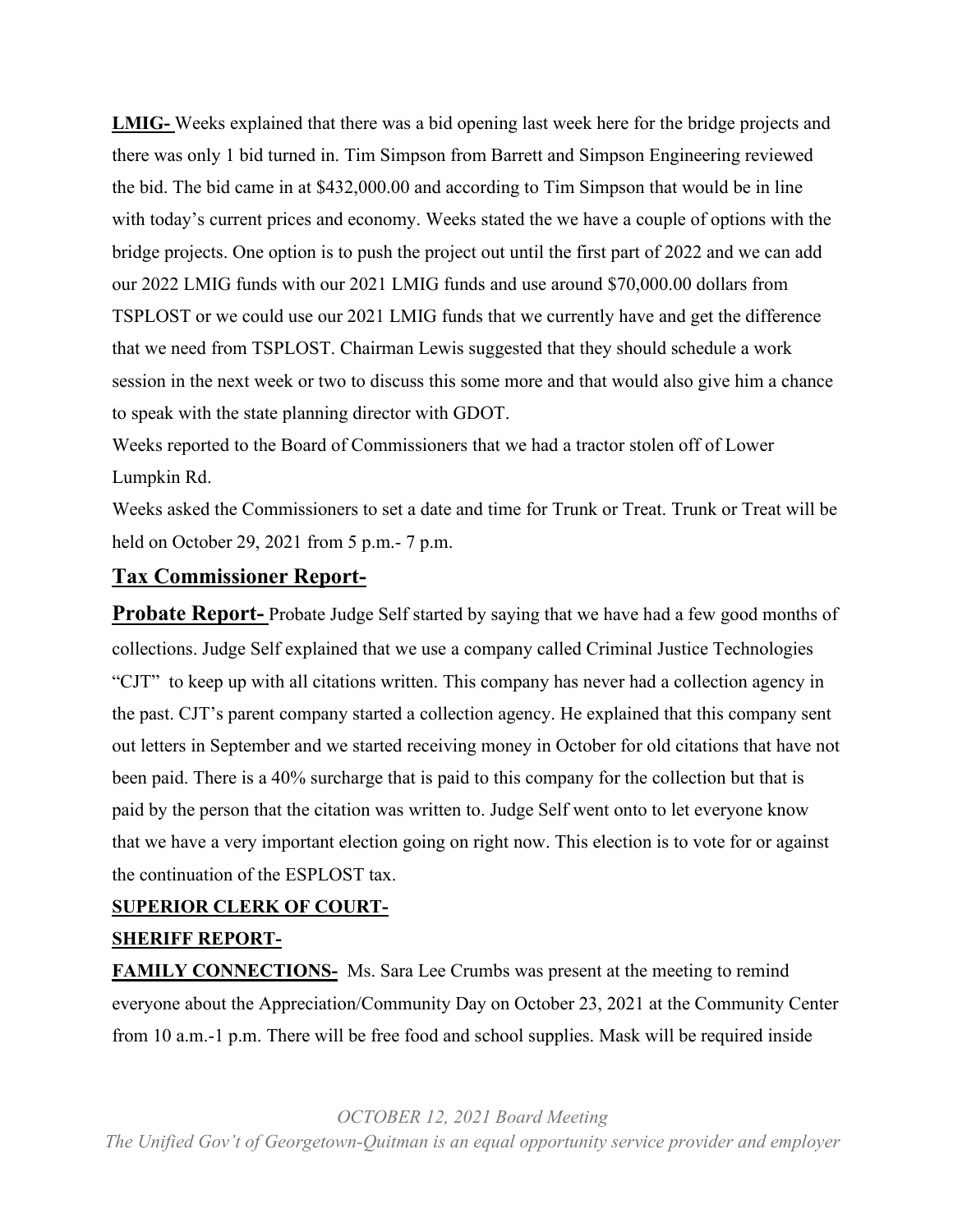and out due to the virus. The Health Dept. will also be offering the flu vaccine along with the COVID vaccine at this event

**Library-** Mrs. Fair was present at the meeting and gave a brief report. Mrs. Fair stated that the new library is moving right along. She is still very hopeful that the new Library will be open by mid-December. She stated there will be a program at the school on Wednesday at the afterschool program. She said they are still working with the school on several programs.

**Fire Dept. Report-** Fire Chief Pate was present and gave his report. He started by saying they are in the process of getting a new fire truck. This truck will be able to hold a massive amount of water which will be very beneficial out in the County. He stated they have started a new volunteer suppression class. This will increase our roster from 20 members to 28 members. Clay county has 4 members in this class as well. Pate said that they need 8 new sets of turn out gear. They have the money to be able to purchase the gear. Pate said they get calls from the school to come and bring the firetruck for the kids to look at and they put a little program on for the kids to get them familiar with the firefighters and talk to them about becoming a firefighter. Pate stated that these volunteers work hard and put in a lot of their time to make all these things possible. Pate explained the the amount of training hours that are now required by Georgia Fire standards and training is changing from 95 hours to 250 hours.

#### **CHAIRMAN REPORT-**

#### **OLD BUSINESS-**

#### **NEW BUSINESS-**

#### **ORDINANCE AMENDMENT 02-2021 EMERGENCY SERVICE ASSESSMENT-**

Chairman Lewis read Ordinance amendment 02-2021 to Ordinance 03-2018 to change the Emergency service fee to Emergency service assessment. This was the 2nd reading of this ordinance. **Motion made by Hayes to approve Ordinance 02-2021. Second by Kinsey.** Voting Yes- Bussey, Kinsey, Hayes, Blackmon, and Lewis.

**HEADSTART PROCLAMATION-** Chairman Lewis read the Headstart proclamation to everyone. October is National Headstart month. **Motion made by Kinsey to approve the Headstart proclamation. Second by Bussey.** Voting Yes-Bussey, Kinsey, Hayes, Blackmon, and Lewis.

*OCTOBER 12, 2021 Board Meeting*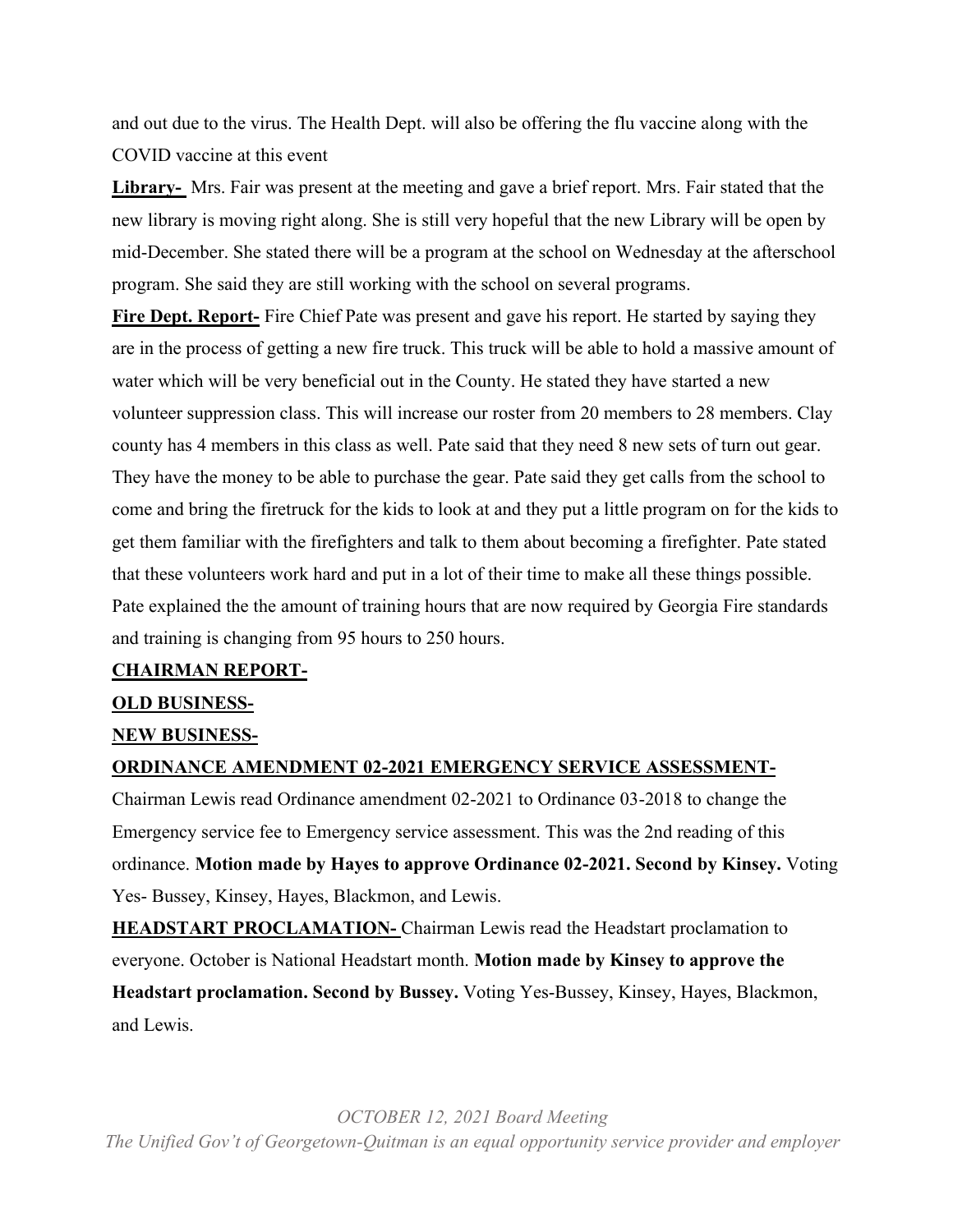**HEALTH BOARD APPT.** Chairman Lewis stated that we need someone to fill a vacancy on the Health Board. Chairman Lewis explained what is involved with being on this board. The Commissioners stated they will be looking for someone to appoint to the Health board.

**LAKESIDE PACKAGE STORE-** Chairman Lewis stated that this is the store located at 1193 US Hwy 82 Georgetown, Ga. After reviewing all the information, a **Motion was made by Blackmon to approve the Distilled Spirits application for Lakeside Package store. Second by Bussey.** Voting Yes-Bussey, Kinsey, Hayes, Blackmon, and Lewis.

**EXECUTIVE SESSION- Motion made by Blackmon to close regular session. Second by Hayes.** Voting Yes-Bussey, Kinsey, Hayes, Blackmon, and Lewis. **Motion made by Hayes to go into executive session to discuss possible litigation, and real estate. Second by Kinsey.** Voting Yes-Bussey, Kinsey, Hayes, Blackmon, and Lewis. **Motion made by Hayes to close executive session. Second by Kinsey.** Voting Yes-Bussey, Kinsey, Hayes, Blackmon, and Lewis. **Motion made by Bussey to reopen regular session. Second by Kinsey.** Voting Yes-Bussey, Kinsey, Hayes, Blackmon, and Lewis.

Chairman Lewis stated that no decisions were made during Executive session.

Work session scheduled for Tuesday October 19, 2021 at 4;00 p.m.

# **APPEARANCES** –

## **MEETING ADJOURN**

Motion to adjourn at 8:16 p.m.

| Carvel Lewis, Chairman              | Danny Blackmon, Vice Chairman |
|-------------------------------------|-------------------------------|
| Willie H. Bussey, Jr., Commissioner | David Kinsey, Commissioner    |
|                                     |                               |

Jim Hayes, Commissioner Attest: Jason Weeks, County Manager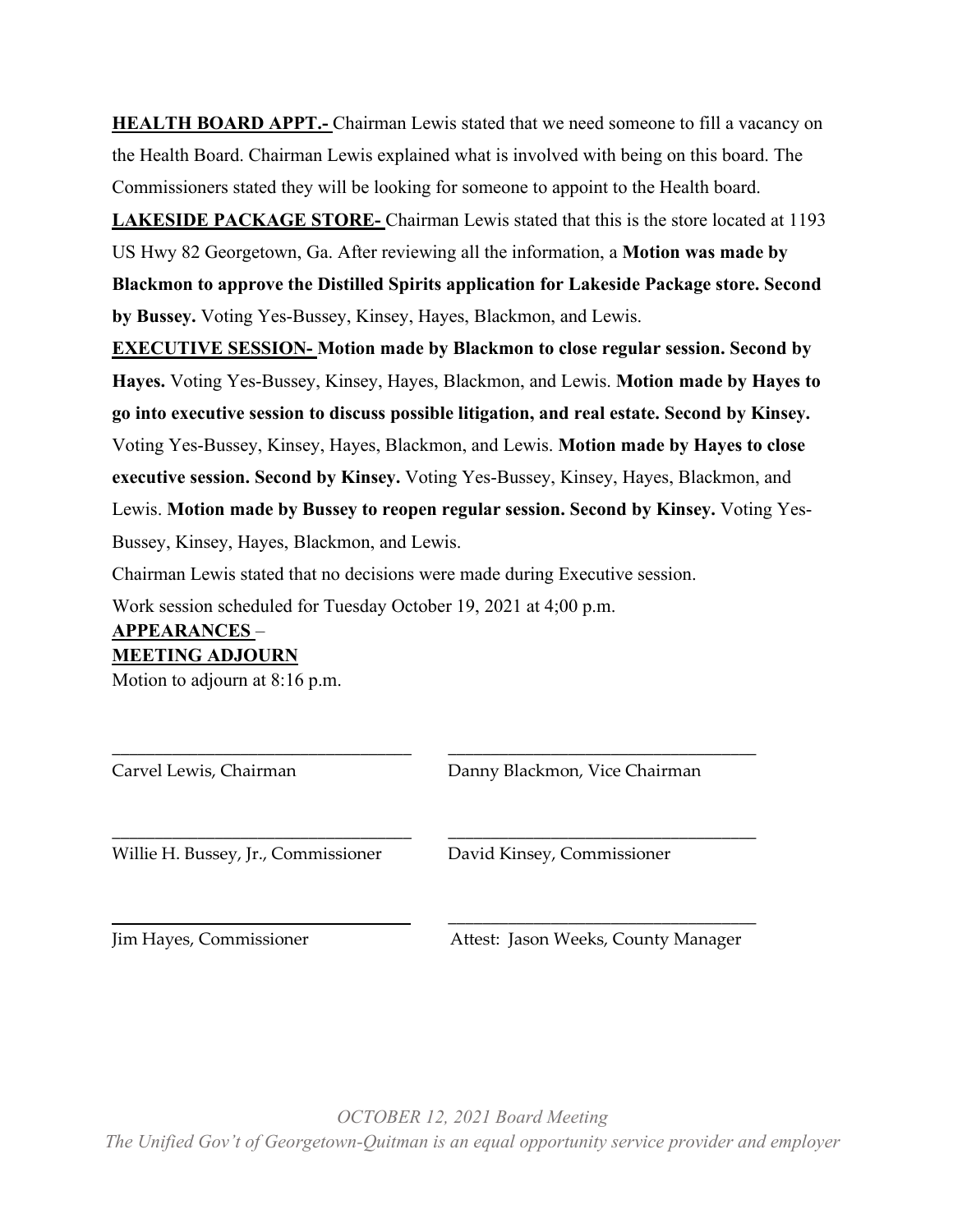## **GEORGETOWN-QUITMAN COUNTY COMMISSION CALLED MEETING MINUTES OCTOBER 19, 2021 4:00 p.m.**

## **CALLED TO ORDER**

The meeting was called to order at 4:17 p.m. with a prayer followed by the pledge. Members present were Commissioners: Lewis, Blackmon, and Hayes. Financial Officer Teri Odom, County Clerk Carolyn Wilson, and County Manager Jason Weeks.

County Auditor Richard Wingate and John DeLoach with DeLoach, Wingate & Company P.C. (Kinsey was present via phone). (Bussey was not present).

## **AGENDA AMENDMENTS**

Chairman Lewis asked for a motion to accept the amended agenda with adding Budget amendment and Silicon Ranch. **Motion made by Blackmon to accept the amended agenda. Second by Hayes**. Voting Yes- Hayes, Blackmon, and Lewis.

## **DELOACH AND WINGATE 2020 AUDIT REPORT-** Richard Wingate of DeLoach,

Wingate & Company P.C. was here to present the FY 2020 audit and explain their responsibilities as the auditors and our responsibilities as well. After a lengthy discussion about the audit, there were three findings. 1. Absence of appropriate segregation of duties consistent with appropriate control objectives. 2. Evidence of failure to perform tasks that are part of internal control. 3. Management should more closely monitor expenditures to safeguard they are in line with appropriations. Wingate gave recommendations to correct these findings as stated in the audit. Mr. Wingate ended the discussion by saying that the staff and Constitutional officers were all helpful, displayed skill and very knowledgeable.

**HOLIDAY & MEETING SCHEDULE FOR 2022-** Chairman Lewis briefly went over the holiday and meeting schedule for YR 2022. **Motion made by Hayes to approve the 2022 holiday and meeting schedule. Second by Blackmon.** Voting Yes- Hayes, Blackmon, and Lewis.

*OCTOBER 12, 2021 Board Meeting* **HEALTH BOARD APPT.-** Chairman Lewis asked if anyone had a suggestion for the vacancy on the Health board. This was tabled until the November regular commission meeting. **GRADY EMS CONTRACT-** Weeks went over the Grady EMS contract with the Board of Commissioners. After some discussion, Chairman Lewis asked Weeks to go back to Grady and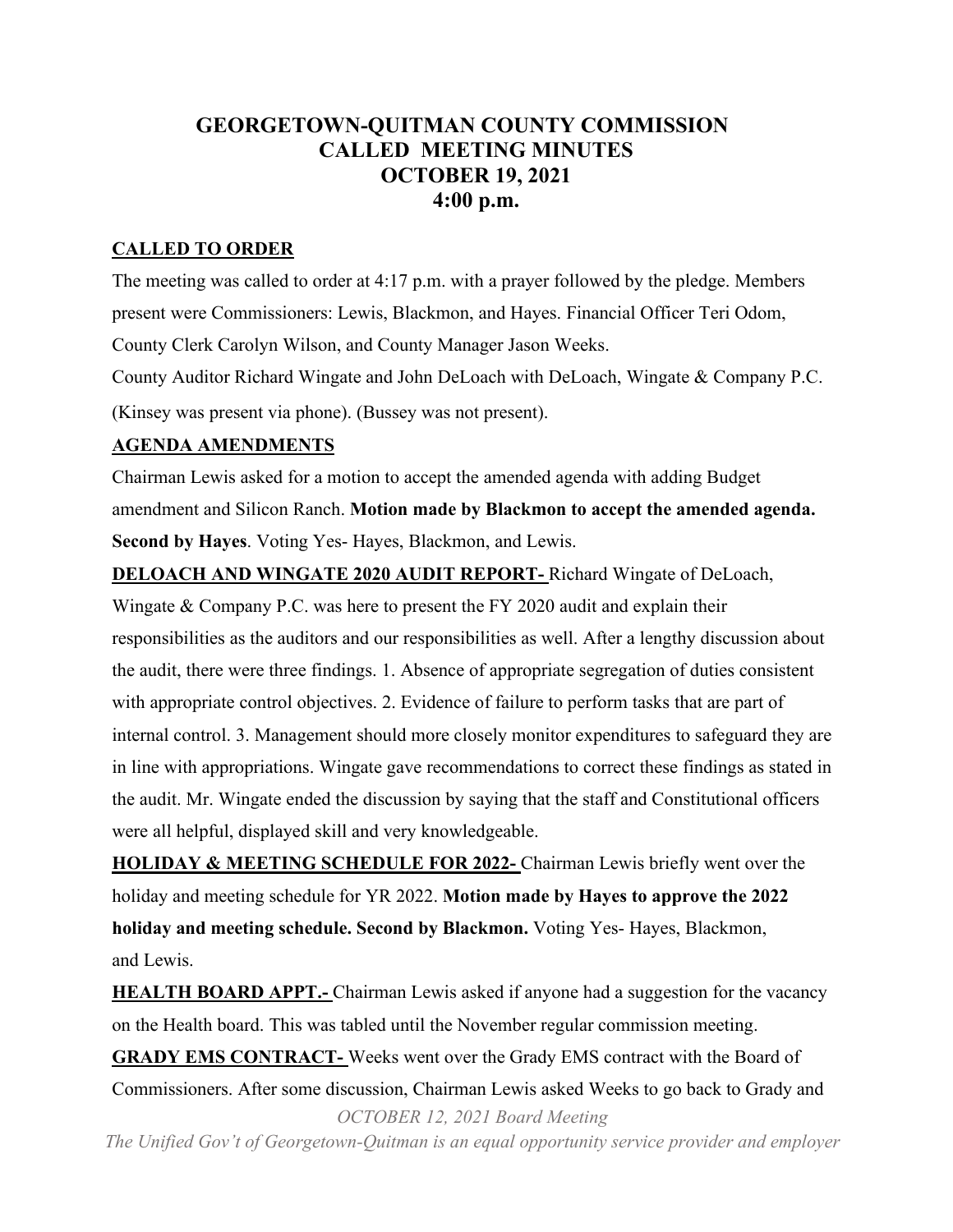get some of the language changed in the contract. He also asked that the descriptions be added under Section C.

**SILICON RANCH-** Weeks stated that he received a phone call regarding the check that was sent to Growing Quitman. Chairman Lewis explained that this check has been canceled and Silicon Ranch is waiting to hear from the Southwest Georgia Regional Development Authority Board to whom to issue a new check to. Chairman Lewis also stated that he wants to have our County Attorney Tracy Cary move forward with OneQuitman and file the 501©3 paperwork.

## **MEETING ADJOURN**

Motion to adjourn at 5:16 p.m.

| Carvel Lewis, Chairman                               | Danny Blackmon, Vice Chairman       |
|------------------------------------------------------|-------------------------------------|
| _not present_<br>Willie H. Bussey, Jr., Commissioner | David Kinsey, Commissioner          |
| Jim Hayes, Commissioner                              | Attest: Jason Weeks, County Manager |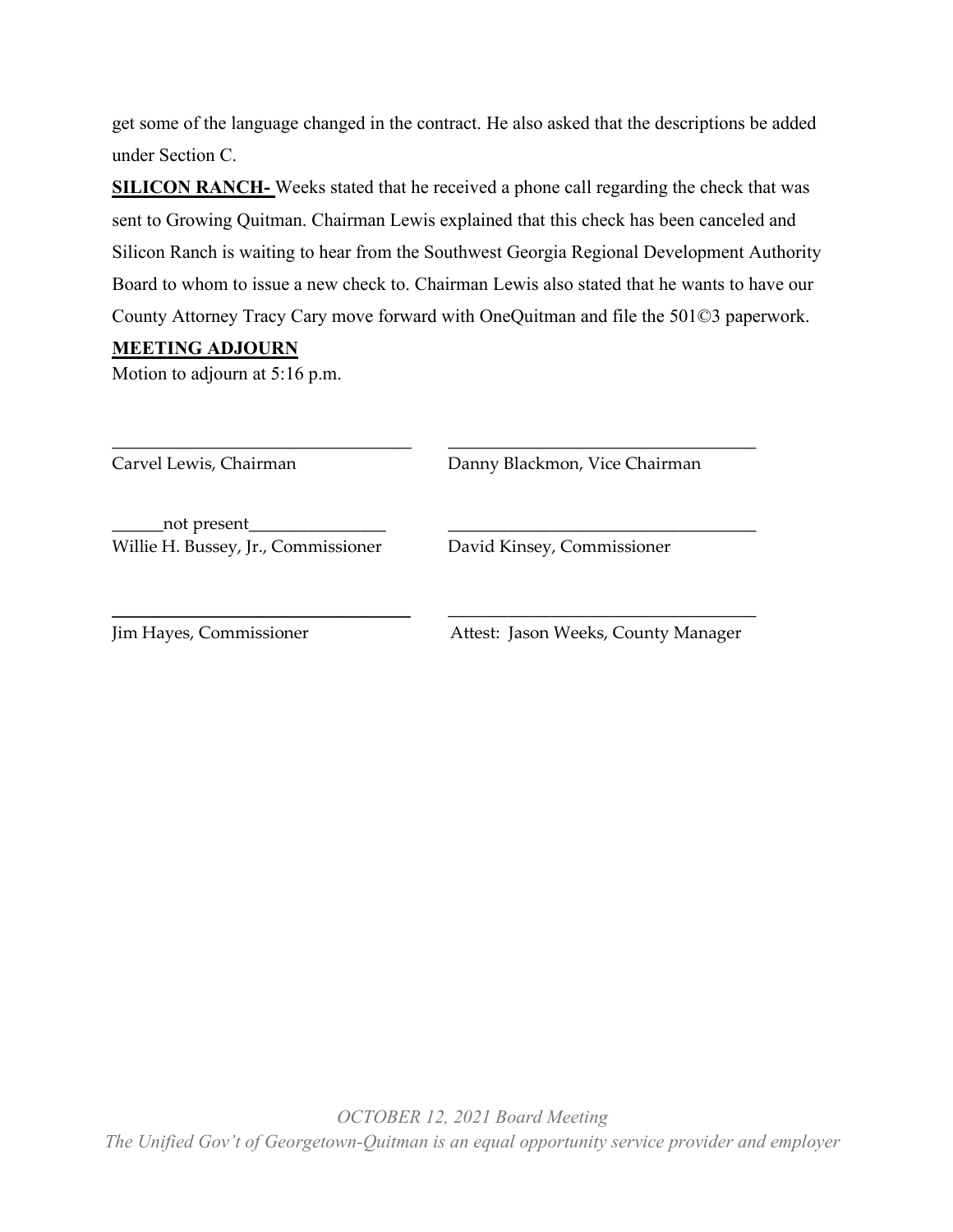## **GEORGETOWN-QUITMAN COUNTY COMMISSION CALLED JOINT MEETING MINUTES OCTOBER 27, 2021 5:00 p.m.**

### **CALLED TO ORDER**

The meeting was called to order at 5:04 p.m. with a prayer followed by the pledge. Members present were Commissioners: Lewis, Hayes, Kinsey and Bussey. County Clerk Carolyn Wilson, and County Manager Jason Weeks. (Blackmon not present.)

Water & Sewage Authority Board members present were: Richard Pitts, Joyce Jones, Art Neville, Derrick Norris, and Carrie Culver. Water & Sewage Authority Board Office Manager Ashaki Cunningham.

#### **AGENDA AMENDMENTS**

Chairman Lewis asked for a motion to accept the amended agenda with adding joint Executive Session and Executive session Board of Commissioners. **Motion made by Bussey to accept the amended agenda. Second by Hayes**. Voting Yes- Bussey, Kinsey, Hayes, Lewis, Pitts, Jones, Neville, Norris, and Culver.

**WATER RATES-** Chairman Lewis opened the meeting by thanking everyone for coming and volunteering their time to discuss the proposed new water rates. Chairman Lewis asked Neville what the rates are for Commercial accounts. Neville went over the proposed plan and stated that the Commercial rates are based on a percentage and calculated with a formula. He went over some of the estimates that Bill Powell put together. Chairman Lewis stated that he understands that this is a difficult process. Lewis asked Weeks what were his thoughts and opinion about the plan that Mr. Powell created. Weeks explained that in the years that he was with the Water & Sewage Dept. there had been a rate increase during that time and Mr. Powell did a proposed plan then but it was not fitting for what the Water & Sewage Board at that time wanted to do. Weeks stated that they do not have to go with this proposed plan. Lewis also asked Mrs. Cunningham her thoughts and opinion on the proposed plan. Cunningham said that she would like for the Board to come up with their own base line commercial rate and start there first before changing anything with residential customers. After a lengthy discussion, it was agreed by everyone that they want to come up with a plan that is equitable and be able to explain the plan to the public. Chairman Lewis asked Chairman Neville of the Water Board if he would agree for two of the

*OCTOBER 12, 2021 Board Meeting*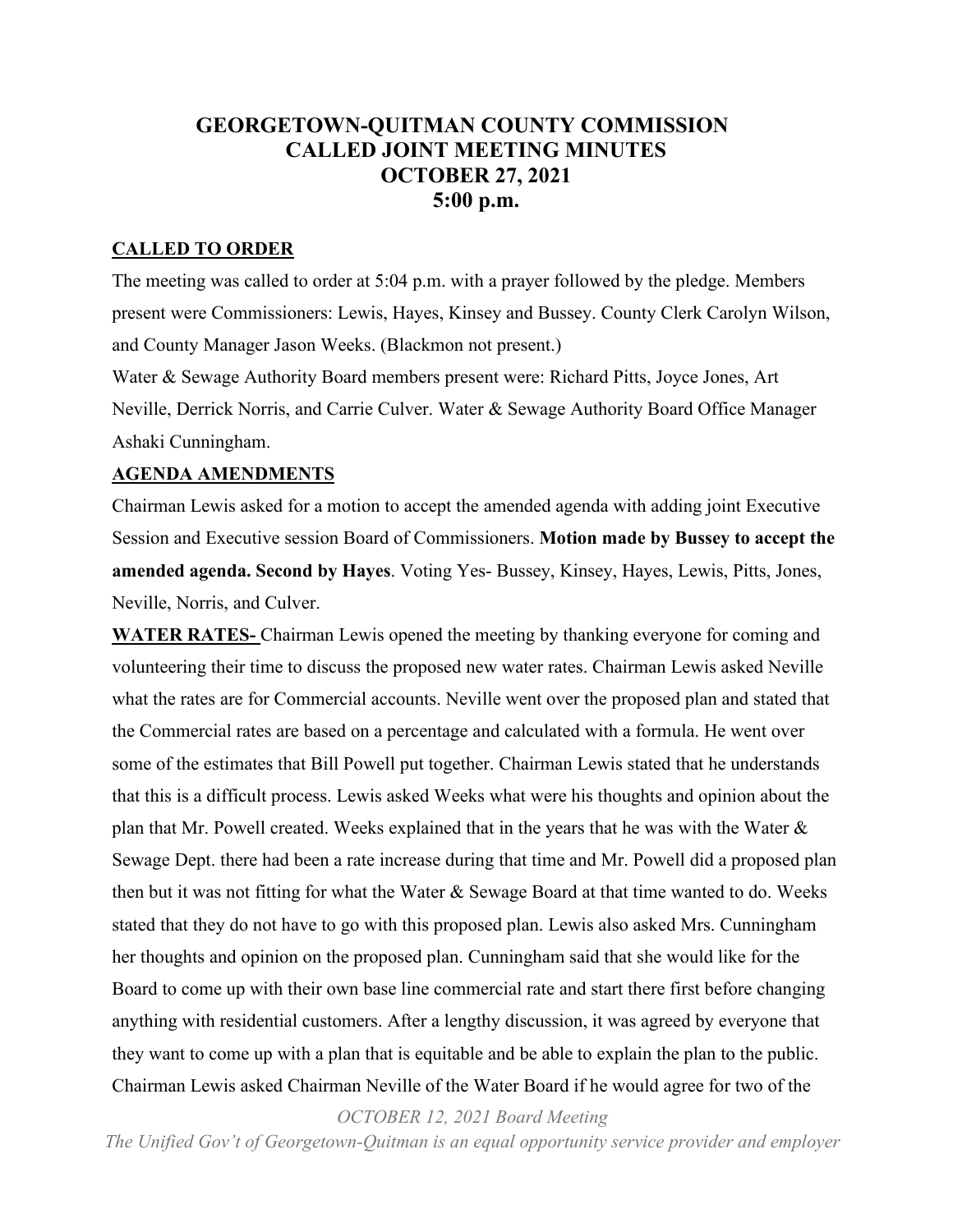Water Board members to meet with two of the Commissioners along with County Manager Weeks and discuss other rate options.

Weeks informed everyone about the generator located at the lift station on Depot Rd. It was included in the funds that have already been obtained. As soon as they finish the pond liner, the generator is the next project on the list. Weeks explained that they are going to install a mobile diesel bypass pump on the pumpstation located on Mckenzie St. that is the main pumpstation that pumps everything to the treatment plant. The generator that is currently at Mckenzie St. will be moved to Depot Rd. They are going to pour a concrete slab on Depot Rd. for this generator to be installed on permanently. This will eliminate several issues. Weeks spoke with Chad Griffin with Stillwater Eng. about additional funds for other issues that we are having and he informed Weeks that there will be more ARRP funds to apply for next year. **Motion made by Kinsey to repair the aerator that needs to be repaired at the treatment plant. Second by Hayes.** Voting Yes-Bussey, Kinsey, Hayes, and Lewis.

**EXECUTIVE SESSION- Motion made by Bussey to close regular session. Second by Hayes.** Voting Yes-Bussey, Kinsey, Hayes, and Lewis. **Motion made by Bussey to go into executive session to discuss personnel for Water & Sewage Authority Board. Second by Kinsey.** Voting Yes-Bussey, Kinsey, Hayes, and Lewis. **Motion made by Kinsey to close executive session. Second by Hayes.** Voting Yes-Bussey, Kinsey, Hayes, and Lewis. No decision was made in executive session for personnel with the Water & Sewage Authority Board. **Motion made by Kinsey to reopen regular session. Second by Bussey.** Voting Yes-Bussey, Kinsey, Hayes, and Lewis. **Motion made by Hayes to close regular session. Second by Kinsey.** Voting Yes-Bussey, Kinsey, Hayes, and Lewis. **Motion made by Bussey to go into executive session to discuss personnel. Second by Kinsey.** Voting Yes-Bussey, Kinsey, Hayes, and Lewis. **Motion made by Bussey to close executive session. Second by Hayes.** Voting Yes-Bussey, Kinsey, Hayes, and Lewis. **Motion made by Kinsey to return to regular session. Second by Bussey.** Voting Yes-Bussey, Kinsey, Hayes, and Lewis. Chairman Lewis stated no decision was made in executive session for personnel.

*OCTOBER 12, 2021 Board Meeting The Unified Gov't of Georgetown-Quitman is an equal opportunity service provider and employer*